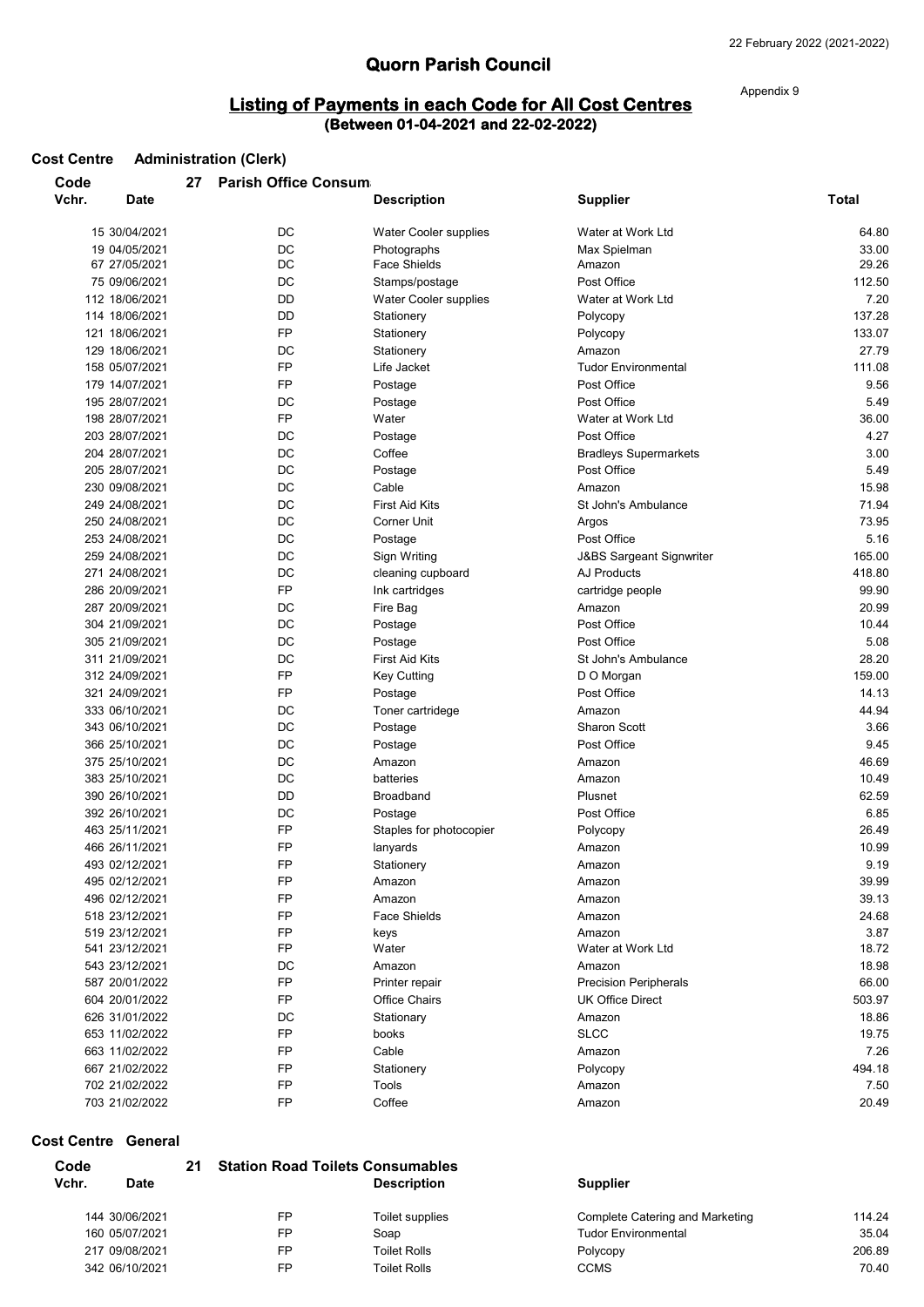462 25/11/2021 FP Hand Towels Hand Towels Polycopy

187.32

#### **Cost Centre Library**

| Code  |                | 52 | <b>Consumables</b> |                             |                              |        |
|-------|----------------|----|--------------------|-----------------------------|------------------------------|--------|
| Vchr. | <b>Date</b>    |    |                    | <b>Description</b>          | <b>Supplier</b>              |        |
|       | 110 18/06/2021 |    | <b>FP</b>          | Library lanyard             | S Brown                      | 15.89  |
|       | 214 09/08/2021 |    | <b>FP</b>          | Ink cartridges              | Polycopy                     | 111.56 |
|       | 337 06/10/2021 |    | DC.                | Lighting repairs            | L J Electrical               | 348.00 |
|       | 357 25/10/2021 |    | DC.                | Sticker books               | <b>Barrow Library</b>        | 15.00  |
|       | 425 09/11/2021 |    | DC.                | Display Board               | Amazon                       | 54.50  |
|       | 470 26/11/2021 |    | DC.                | Library A Board             | Amazon                       | 53.84  |
|       | 486 02/12/2021 |    | FP                 | Quorn Art 22 website        | Site ground hosting/SE Brown | 93.45  |
|       | 600 20/01/2022 |    | FP                 | Books for community library | <b>Barrow Library</b>        | 22.50  |
|       | 673 21/02/2022 |    | FP                 | <b>Art Project Drinks</b>   | Old School Tea Room          | 9.60   |

#### **Cost Centre Old School**

| Code  |                 | 44 | Consumables |
|-------|-----------------|----|-------------|
| Vchr. | Date            |    |             |
|       | 99 17/06/2021   |    | DC          |
|       | 113 18/06/2021  |    | DD          |
|       | 246 24/08/2021  |    | DC          |
|       | 272 24/08/2021  |    | DD          |
|       | 278 20/09/2021  |    | DC          |
|       | 282 20/09/2021  |    | DC          |
|       | 324 24/09/2021  |    | DD          |
|       | 340 06/10/2021  |    | FP          |
|       | 350 07/10/2021  |    | DC          |
|       | 379 25/10/2021  |    | DC          |
|       | 450 25/11/2021  |    | FP          |
|       | 461 25/11/2021  |    | FP          |
|       | 484 02/12/2021  |    | FP          |
|       | 632 31/01/2022  |    | FP          |
|       | 658 11/02/2022  |    | FP          |
|       | ררחרורחו ור בחב |    | nr          |

#### **Cost Centre Other Grounds**

| Code                 | 63 | <b>Consumables</b> |                           |                            |        |
|----------------------|----|--------------------|---------------------------|----------------------------|--------|
| Vchr.<br><b>Date</b> |    |                    | <b>Description</b>        | <b>Supplier</b>            |        |
| 166 05/07/2021       |    | <b>FP</b>          | Padlocks                  | Charnwood Lock and Key     | 101.45 |
| 620 28/01/2022       |    | 002751 00275       | Fields in Trust           | Land Regsitry              | 80.00  |
| 648 11/02/2022       |    | FP                 | Skip Hire                 | Maxi Plant Hire            | 70.56  |
| 688 21/02/2022       |    | <b>FP</b>          | Cleaning                  | <b>Tudor Environmental</b> | 20.12  |
| 704 21/02/2022       |    |                    | <b>CVG Heritage Board</b> | Where the trade buy        | 34.90  |
| 705 21/02/2022       |    | DD                 | Tools                     | SCrewfix                   | 42.36  |
| 708 21/02/2022       |    | FP                 | Queen's Plaque            | <b>Workshop Aberfel</b>    | 44.28  |

### **Cost Centre Stafford Orchard**

|             |                                                                                                        | <b>Consumables</b><br>58      |                            |        |  |
|-------------|--------------------------------------------------------------------------------------------------------|-------------------------------|----------------------------|--------|--|
| <b>Date</b> |                                                                                                        | <b>Description</b>            | <b>Supplier</b>            |        |  |
|             | DC.                                                                                                    | Skip Hire                     | Maxi Plant Hire            | 360.00 |  |
|             | <b>FP</b>                                                                                              | Groundman Tool/Supplies       | <b>Tudor Environmental</b> | 96.98  |  |
|             | DC.                                                                                                    | <b>Planting Autumn/Spring</b> | Derry's Nurseries          | 44.76  |  |
|             | DC.                                                                                                    | Groundmans Tools              | westfield fasteners Itd    | 8.95   |  |
|             | <b>FP</b>                                                                                              | Salt                          | <b>Tudor Environmental</b> | 222.72 |  |
|             | <b>FP</b>                                                                                              | Postbox                       | Amazon                     | 29.99  |  |
|             | 12 30/04/2021<br>56 19/05/2021<br>218 09/08/2021<br>291 20/09/2021<br>489 02/12/2021<br>700 21/02/2022 |                               |                            |        |  |

## **Cost Centre Village Hall**

|                | 33 | <b>Consumbles</b> |  |
|----------------|----|-------------------|--|
| Date           |    |                   |  |
| 14 30/04/2021  |    | DC.               |  |
| 17 04/05/2021  |    | DC.               |  |
| 100 17/06/2021 |    | DC.               |  |
| 117 18/06/2021 |    | FP                |  |
| 280 20/09/2021 |    | DC.               |  |
| 341 06/10/2021 |    | FP                |  |
| 385 25/10/2021 |    | DC.               |  |
| 679 21/02/2022 |    | FP                |  |
|                |    |                   |  |

#### **Description Supplier**

| 99 17/06/2021  | DC        | batteries                            | Amazon                          | 5.99   |
|----------------|-----------|--------------------------------------|---------------------------------|--------|
| 113 18/06/2021 | DD        | Soap/toilet roll/sanitiser           | Polycopy                        | 84.84  |
| 246 24/08/2021 | DC        | <b>Window Pole</b>                   | Amazon                          | 24.99  |
| 272 24/08/2021 | DD        | Library broadband                    | Plusnet                         | 59.83  |
| 278 20/09/2021 | DC        | <b>First Aid Kits</b>                | W F Education Group             | 142.80 |
| 282 20/09/2021 | DC        | <b>White Board</b>                   | Amazon                          | 38.50  |
| 324 24/09/2021 | DD        | Internet                             | Plusnet                         | 59.47  |
| 340 06/10/2021 | <b>FP</b> | <b>Toilet Rolls</b>                  | <b>CCMS</b>                     | 70.40  |
| 350 07/10/2021 | DC        | <b>First Aid Kits</b>                | St John's Ambulance             | 28.80  |
| 379 25/10/2021 | DC        | Soap Dispenser                       | Amazon                          | 12.99  |
| 450 25/11/2021 | <b>FP</b> | <b>Toilet Rolls</b>                  | Complete Catering and Marketing | 20.64  |
| 461 25/11/2021 | <b>FP</b> | Hand Sopa/toilet roll/hand sanitiser | Polycopy                        | 100.73 |
| 484 02/12/2021 | <b>FP</b> | <b>Toilet Rolls</b>                  | <b>CCMS</b>                     | 53.40  |
| 632 31/01/2022 | <b>FP</b> | Fire Risk Assessment                 | morgan fire protection          | 286.47 |
| 658 11/02/2022 | <b>FP</b> | batteries                            | Amazon                          | 17.88  |
| 696 21/02/2022 | DC        | Key Cutting                          | Timpson                         | 20.00  |
|                |           |                                      |                                 |        |

| Charnwood Lock and Key     | 101.45 |
|----------------------------|--------|
| Land Regsitry              | 80.00  |
| Maxi Plant Hire            | 70.56  |
| <b>Tudor Environmental</b> | 20.12  |
| Where the trade buy        | 34.90  |
| <b>SCrewfix</b>            | 42.36  |
| <b>Workshop Aberfel</b>    | 44 28  |

| Maxi Plant Hire            | 360.00 |
|----------------------------|--------|
| <b>Tudor Environmental</b> | 96.98  |
| Derry's Nurseries          | 44 76  |
| westfield fasteners ltd    | 895    |
| <b>Tudor Environmental</b> | 222.72 |
| Amazon                     | 29.99  |

#### **Description Supplier** toliet rolls/hand soap/sanitiser end Polycopy 143.80 toliet rolls/hand soap/sanitiser CCMS<br>Cable Amazon Polycopy 126.30<br>8.49 100 17/06/2021 DC Cable Amazon 8.49 57.43 280 20/09/2021 DC Cable Amazon toliet rolls/hand soap/sanitiser 52.99 341 06/10/2021 German FP Toilet Rolls GCMS CCMS GCMS TO TO - TO A0 385 25/10/2021 DC Bulb Amazon 19.99 toliet rolls/hand soap/sanitiser CCMS 61.14